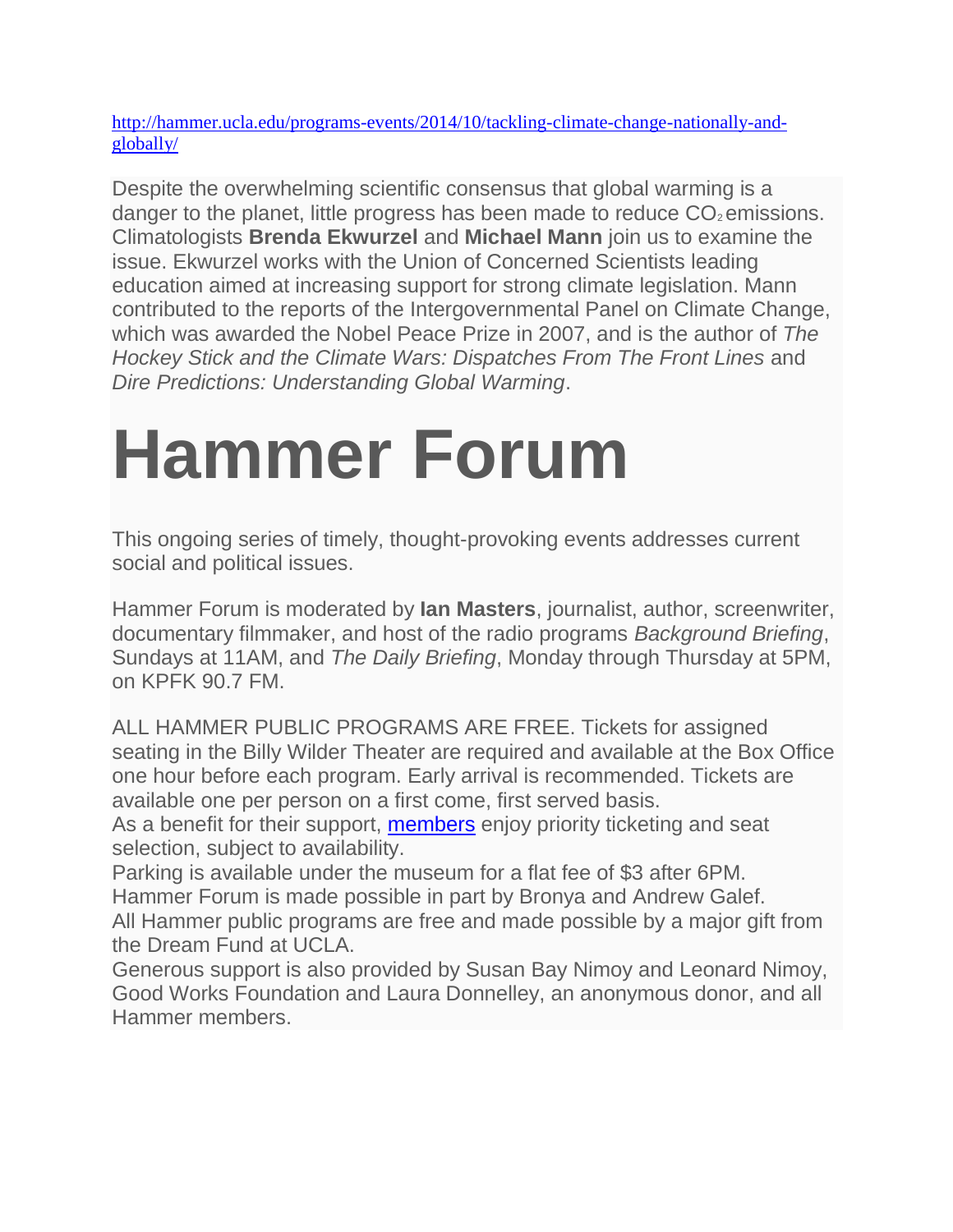## **Related Video**



# *[Tackling Climate Change Nationally and Globally](http://player.vimeo.com/video/109970801?color=ffffff&autoplay=true)*

- **HAMMER MUSEUM**
- 10899 Wilshire Blvd. Los Angeles, CA 90024
- $\bullet$

 $\bullet$ 

- $(310)$  443-7000
- [info@hammer.ucla.edu](mailto:info@hammer.ucla.edu)
- Monday: **Closed**
- Tuesday: **11am - 8pm**
- Wednesday: **11am - 8pm**
- Thursday: **11am - 8pm**
- Friday: **11am - 8pm**
- Saturday: **11am - 5pm**
- Sunday: **11am - 5pm**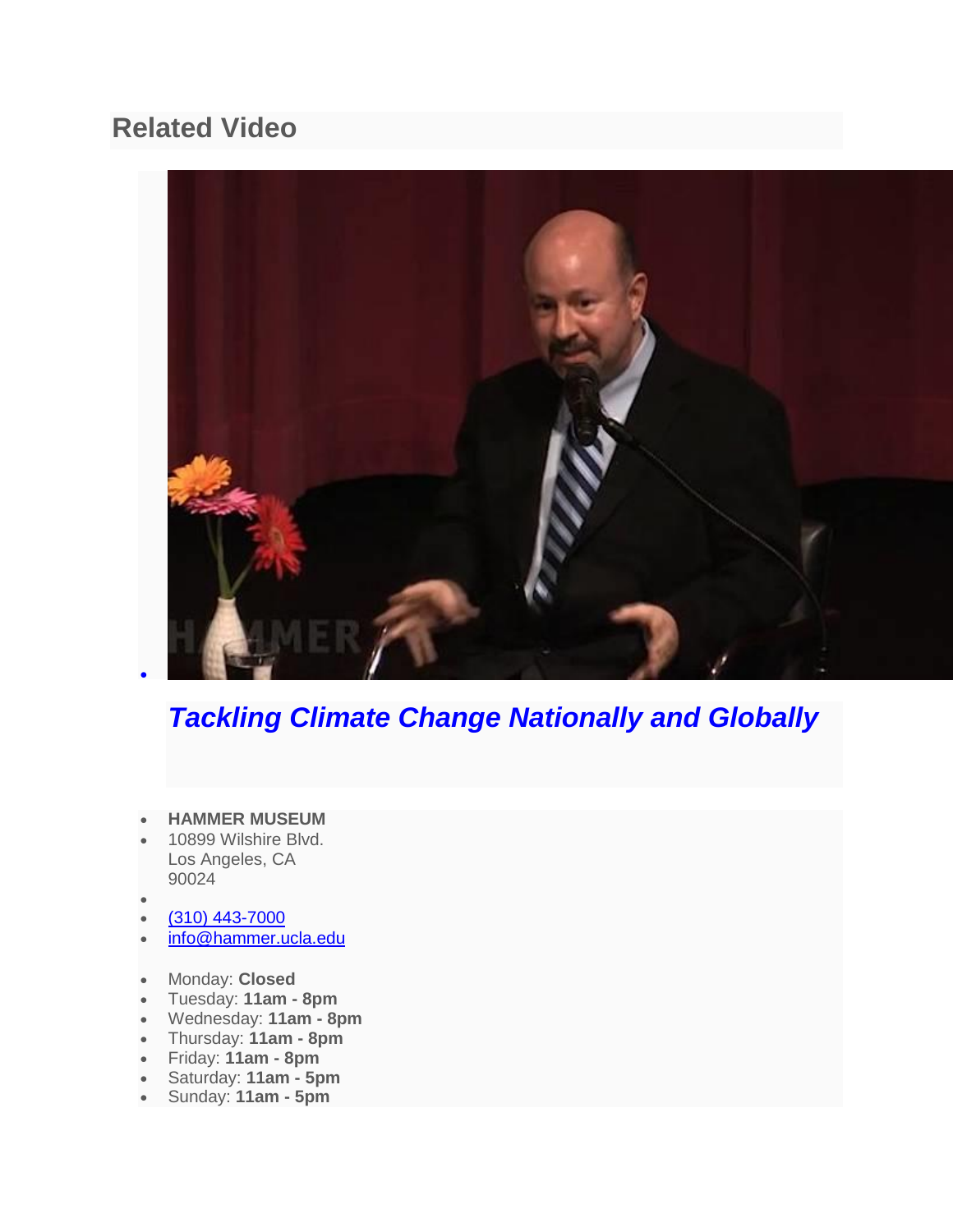<https://www.youtube.com/watch?v=O4DeLBUwzQI&list=UUjcgouIXgFyxJgAPbVE6dlg>

# Tackling Climate Change Nationally and Globally



**[Hammer Museum](https://www.youtube.com/channel/UCjcgouIXgFyxJgAPbVE6dlg)**

SubscribeSubscribedUnsubscribe

#### **Subscription preferences**

Add to

Loading...

#### **Want to watch this again later?**

Sign in to add this video to a playlist.

**[Sign](https://accounts.google.com/ServiceLogin?passive=true&continue=https%3A%2F%2Fwww.youtube.com%2Fsignin%3Ffeature%3D__FEATURE__%26next%3D%252Fwatch%253Fv%253DO4DeLBUwzQI%2526list%253DUUjcgouIXgFyxJgAPbVE6dlg%26hl%3Den%26app%3Ddesktop%26action_handle_signin%3Dtrue&hl=en&uilel=3&service=youtube) in**

*Ratings have been disabled for this video.*

#### **Rating is available when the video has been rented.**

This feature is not available right now. Please try again later.

#### **Published on Oct 27, 2014**

Despite the overwhelming scientific consensus that global warming is a danger to the planet, little progress has been made to reduce CO2 emissions. Climatologists Brenda Ekwurzel and Michael Mann join us to examine the issue. Ekwurzel works with the Union of Concerned Scientists leading education aimed at increasing support for strong climate legislation. Mann contributed to the reports of the Intergovernmental Panel on Climate Change, which was awarded the Nobel Peace Prize in 2007, and is the author of The Hockey Stick and the Climate Wars: Dispatches From The Front Lines and Dire Predictions: Understanding Global Warming.

[http://hammer.ucla.edu/programs-events/2014/10/tackling-climate-change-nationally-and](http://hammer.ucla.edu/programs-events/2014/10/tackling-climate-change-nationally-and-globally/)[globally/](http://hammer.ucla.edu/programs-events/2014/10/tackling-climate-change-nationally-and-globally/)

**Category** 

o [Education](https://www.youtube.com/education)

**License** 

o Standard YouTube License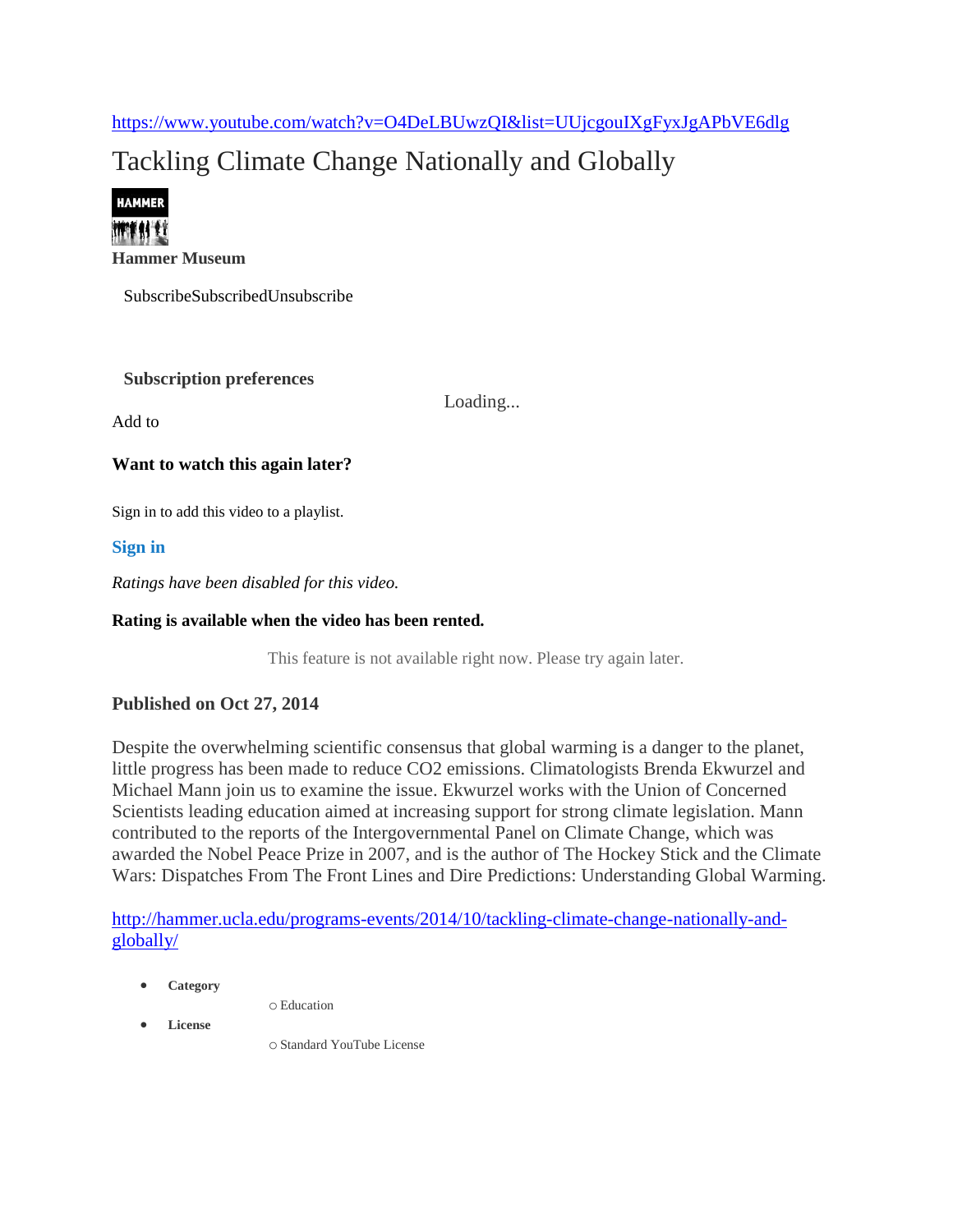## **Sunday, October 26, 2014**

#### **Michael Mann's UCLA Schtick**

At the " [UCLA Hammer Forum on Climate Change"](http://hammer.ucla.edu/programs-events/2014/10/tackling-climate-change-nationally-and-globally/) held this past week, which I was unfortunate to attend, [the only speakers were warmists Michael Mann a](http://wattsupwiththat.com/2014/10/23/weather-channel-founder-john-coleman-there-is-no-significant-man-made-global-warming-at-this-time/)nd UCS scientist [Brenda Ekwurzel.](http://www.ucsusa.org/about/staff/staff/brenda-ekwurzel.html#.VEndQCLF_f0) I [previously](http://hockeyschtick.blogspot.com/2014/10/ucs-climate-scientist-tells-litany-of.html)  [covered the litany of misrepresentations of UCS chief of climate science education Dr. Ekwurzel,](http://hockeyschtick.blogspot.com/2014/10/ucs-climate-scientist-tells-litany-of.html) and now provide my written notes on the misrepresentations in Dr. Mann's presentation and answers to written questions carefully selected by the moderator.

I shot one photo of the audience of mostly aging-hippie-types, before being told photos, video, and audio recording were prohibited. About 150 people attended the public event, but at least 25% of the seats in the theater were empty. The lady who sat down next to me immediately said "if there are any climate deniers here, I'm going to smack them," and then proceeded to sleep through most of the event. I was surprised that there were so few Generation-Y college-age attendees at the UCLA Hammer Museum, apparently not too much concern about the whole "inter-generational justice" climate change thing Mann discussed.



- Started presentation claiming the evidence for AGW is "straightforward and not controversial."
- Said CO2 levels have not been as high as today for "several million years" [[debunked\]](http://hockeyschtick.blogspot.com/2013/03/new-paper-finds-co2-levels-were-higher.html)
- Said there are multiple lines of evidence for AGW, using the [repeatedly debunked image from](http://www.skepticalscience.com/graphics/Warming_Indicators_1024.jpg)  [SkS](http://www.skepticalscience.com/graphics/Warming_Indicators_1024.jpg)
- Claimed IPCC report is "conservative" and that climate scientists are"conservative" in their projections of climate change
- Said natural variation cannot explain recent climate change [ [debunked\]](http://hockeyschtick.blogspot.com/search?q=curry+attribution)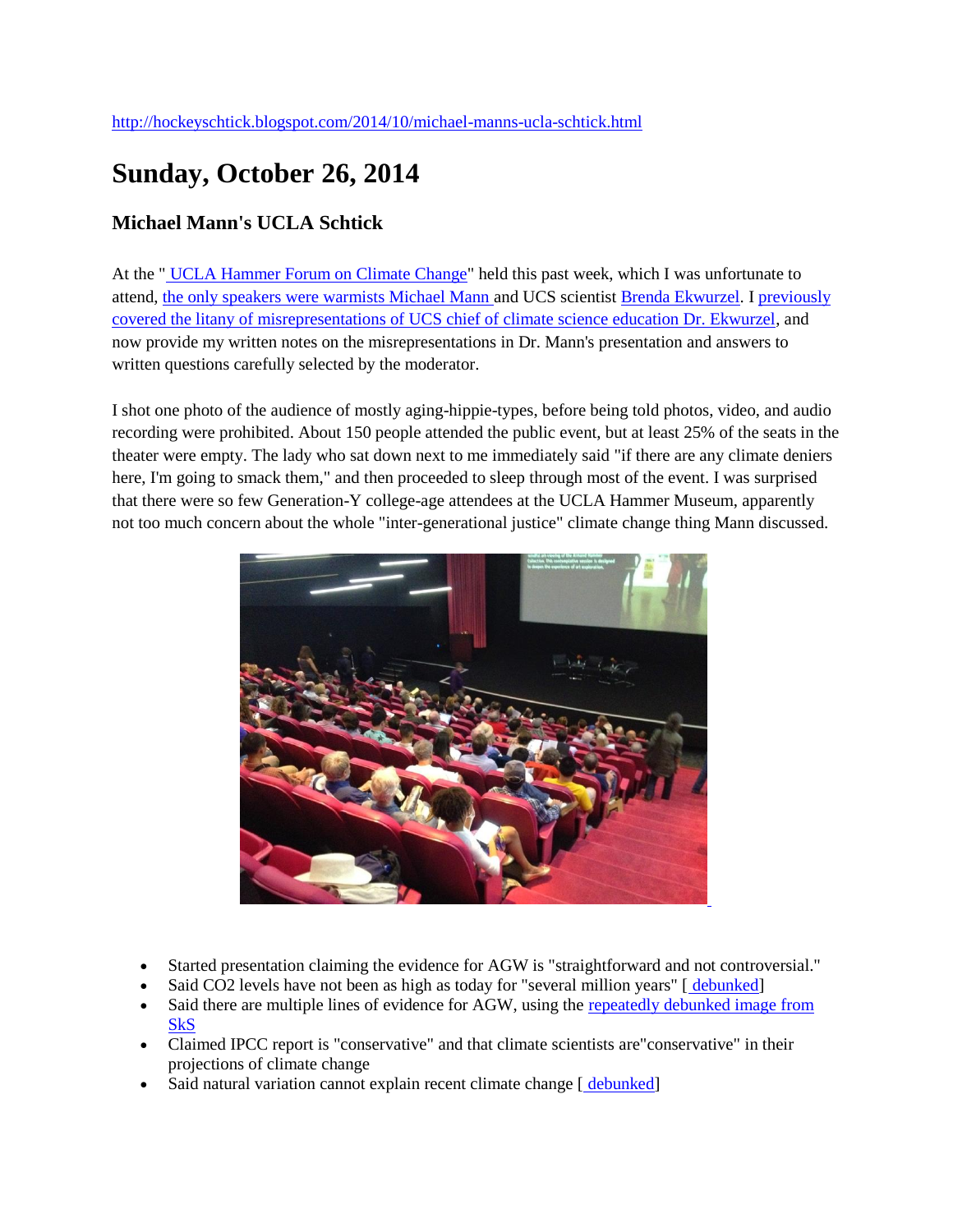- Said climate change we are allegedly experiencing now is "dangerous" and we will soon be inhabiting a "different planet"
- Said with "business as usual" there will be 4-5C warming by 2100, and 8-10C warming in the Arctic [ [debunked\]](http://hockeyschtick.blogspot.com/2013/12/observations-show-ipcc-exaggerates.html)
- Said use of polar bears as the "poster child" for AGW was a "mistake" because it gave the "false impression that climate change is a distant thing" despite it allegedly happening "everywhere"
- Said he doesn't have to convince the people in the audience from Southern California that climate change is real: "just look at the historic drought" [ [debunked\]](http://extras.mnginteractive.com/live/media/site568/2014/0127/20140127_031535_ssjm0126megadry90_500.jpg)
- Claimed flooding from Florida king tides (which are controlled by gravitation from the Moon and Sun and have occurred for millennia) "used to happen only once a year," but allegedly due to AGW, "will happen once a month."
- Said due to climate change, the surge from Sandy was 13 feet instead of 12 feet and that this caused flooding of an extra 25 miles inland [ [debunked\]](http://wattsupwiththat.com/2013/09/19/from-the-scientific-urban-legend-department-agw-sea-level-rise-made-sandy-more-destructive/)
- Claimed sea level rise of 3-6 feet by 2100 [ [debunked\]](http://hockeyschtick.blogspot.com/search?q=sea+level+7+inches)
- Discussed his Scientific American article on 2036 doomsday scenario [ [debunked\]](http://hockeyschtick.blogspot.com/2014/03/manns-latest-propaganda-global-warming.html)
- Said "California drought was made worse" by climate change, and is "the worst ever seen" [\[](http://extras.mnginteractive.com/live/media/site568/2014/0127/20140127_031535_ssjm0126megadry90_500.jpg) [debunked\]](http://extras.mnginteractive.com/live/media/site568/2014/0127/20140127_031535_ssjm0126megadry90_500.jpg)
- Said Senator Inhofe, Heartland Institute, Republicans in general, and "climate deniers" are all allegedly funded by the Koch brothers.
- Said Inhofe was scheduled to give a speech at a Heartland meeting, but had to cancel because he was ill from swimming in a lake with an algal bloom due to "unprecedented heat in Oklahoma" (implying that was man-made)
- Showed his thoroughly debunked hockey stick [[containing 'Mike's trick to hide the decline'\]](http://hockeyschtick.blogspot.com/search?q=mike%27s+trick+to+hide+the+decline) and called it an "icon" of the IPCC that is now part of a "veritable hockey league" of other "hockey sticks" since "every study says recent temperatures are unprecedented." [ [debunked\]](http://hockeyschtick.blogspot.com/search?q=rise+and+fall+hockey+stick)
- Said you don't even need his hockey stick to know that AGW is real because of the greenhouse effect described [incorrectly] by Arrhenius in 1896.
- Says the Republicans get their climate science from a journal...(long pause)..."The Wall Street Journal"
- Said Republicans are "the party of anti-science"
- Said the only debate Congress should be having is "how to deal with this problem, and not pretend the problem doesn't exist"
- Showed the picture of his daughter at an aquarium with a polar bear diving for a fish behind her, as [Anthony has already commented upon.](http://wattsupwiththat.com/2014/09/24/the-mann-talk-and-travel-day-open-thread/) Using this picture as a prop, said AGW is a problem of "intergenerational ethics" and that he didn't want his daughter to one day have to tell her kids that "polar bears used to exist, but we damaged their home."
- With that tear-jerker of an ending, Mann finished his presentation.

Additional notes on Mann's responses to written questions from the audience (which were first carefully [filtered by the moderator\)](http://junkscience.com/2014/10/24/exclusive-report-from-ucla-michael-mann-stunned-when-asked-about-nobel-prize-fakery/):

- Said "scientists are the most conservative people on the planet" and that "science has selfcorrecting machinery." Said that if a scientist commits fraud or makes a mistake, "you'll be found out" by other scientists, and that one "gets ahead in science by proving other people wrong" [conveniently failing to mention that Mann himself is potentially the most "caught out" scientist in history, by McIntyre & McKitrick, [Wegman, and the NAS,](http://hockeyschtick.blogspot.com/2011/09/there-he-goes-again-version-40-mann.html) [Richard Mueller,](https://www.youtube.com/watch?v=8BQpciw8suk) and many others].
- Said that "for thousands of scientists to conspire and the oceans and atmosphere to play along" would be necessary for AGW to be a "hoax"
- Said climate skeptics "are not real skeptics," they are just "denialists"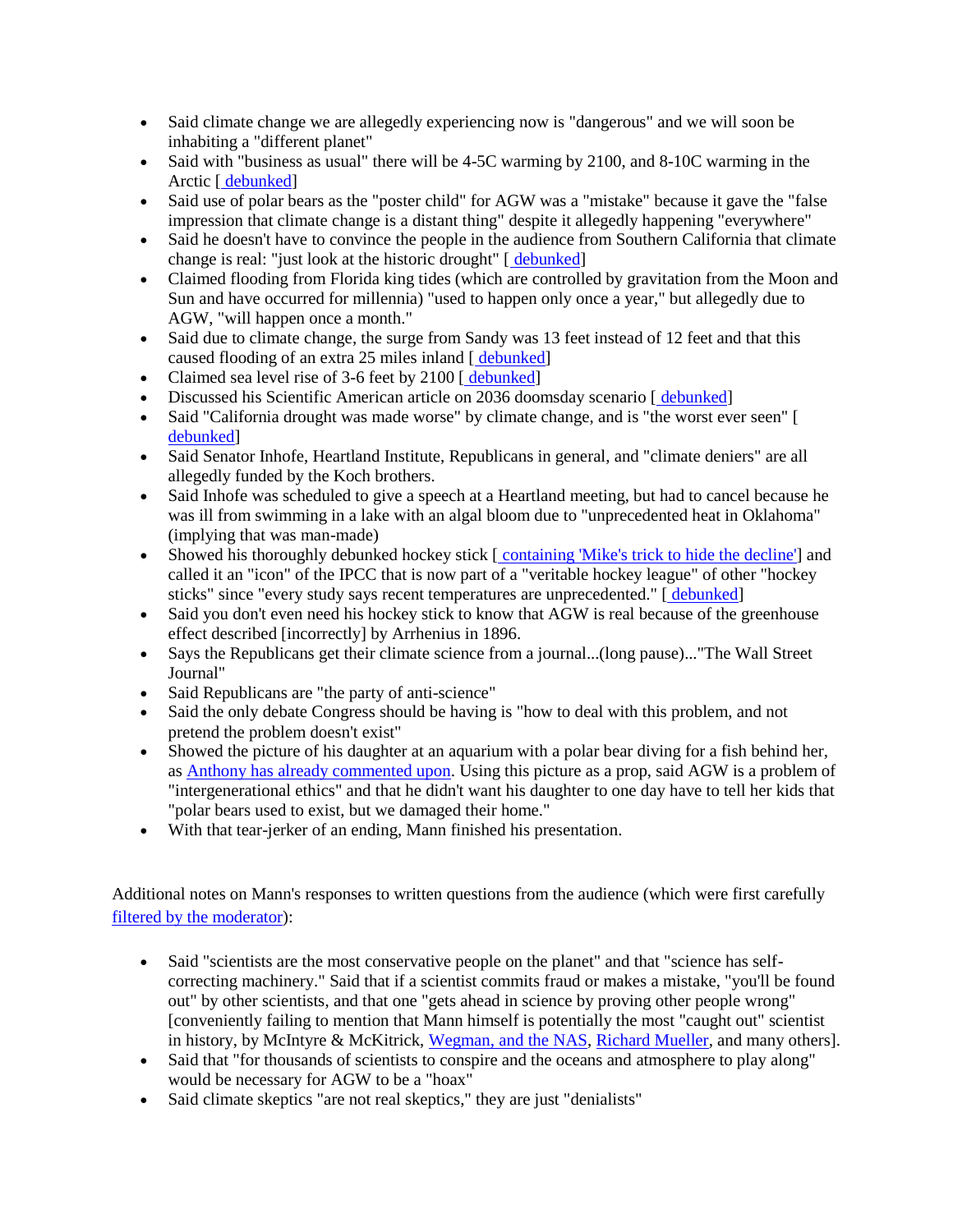- Said the IPCC claims "are as certain as science can be about anything"
- Said "in many ways, China and India are ahead of us on fighting climate change"
- Said there's no reason why renewables can't replace fossil fuels
- Said Koch brothers are funding ALEC and the "campaign of denial"
- Said North Carolina is trying to "outlaw Teslas"
- Said CO2 lifetime in the atmosphere is "centuries" and that even if man-made emissions completely stopped now, warming would continue for "centuries" [ [debunked\]](http://hockeyschtick.blogspot.com/2013/09/biochemistry-professor-explains-why.html)
- Said CO2 emissions must be reduced *5-10% per year* starting now, that he said that many years ago, "but I'm really serious this time!" [accompanied by Cheshire smile]
- Said Exxon is planning for a carbon tax of \$60/ton, meanwhile "funding the disinformation campaign"
- In answer to audience question, "Can capitalism be defeated to stop the destruction of the natural world?" [which received applause from the UCLA aging-hippie-commie audience], Mann said it was the other speaker's turn to answer.
- Said there are 5 times more fossil fuels available than necessary to warm the planet by 2C, which if all were burned, would allegedly warm the planet 10-14C
- Said "we are already seeing dangerous climate change"

Following the presentations and questions, the fake-Nobelist went to the lobby for book signings [the [back cover of which says he shared the Nobel Peace Prize\]](http://wattsupwiththat.com/2014/10/14/michael-mann-loses-the-nobel-prize-again/), guarded by 3 UCLA police officers nearby [I've attended many other events in this same theater and never seen any UCLA police officers at any other events].



The great Mann smiling for a fan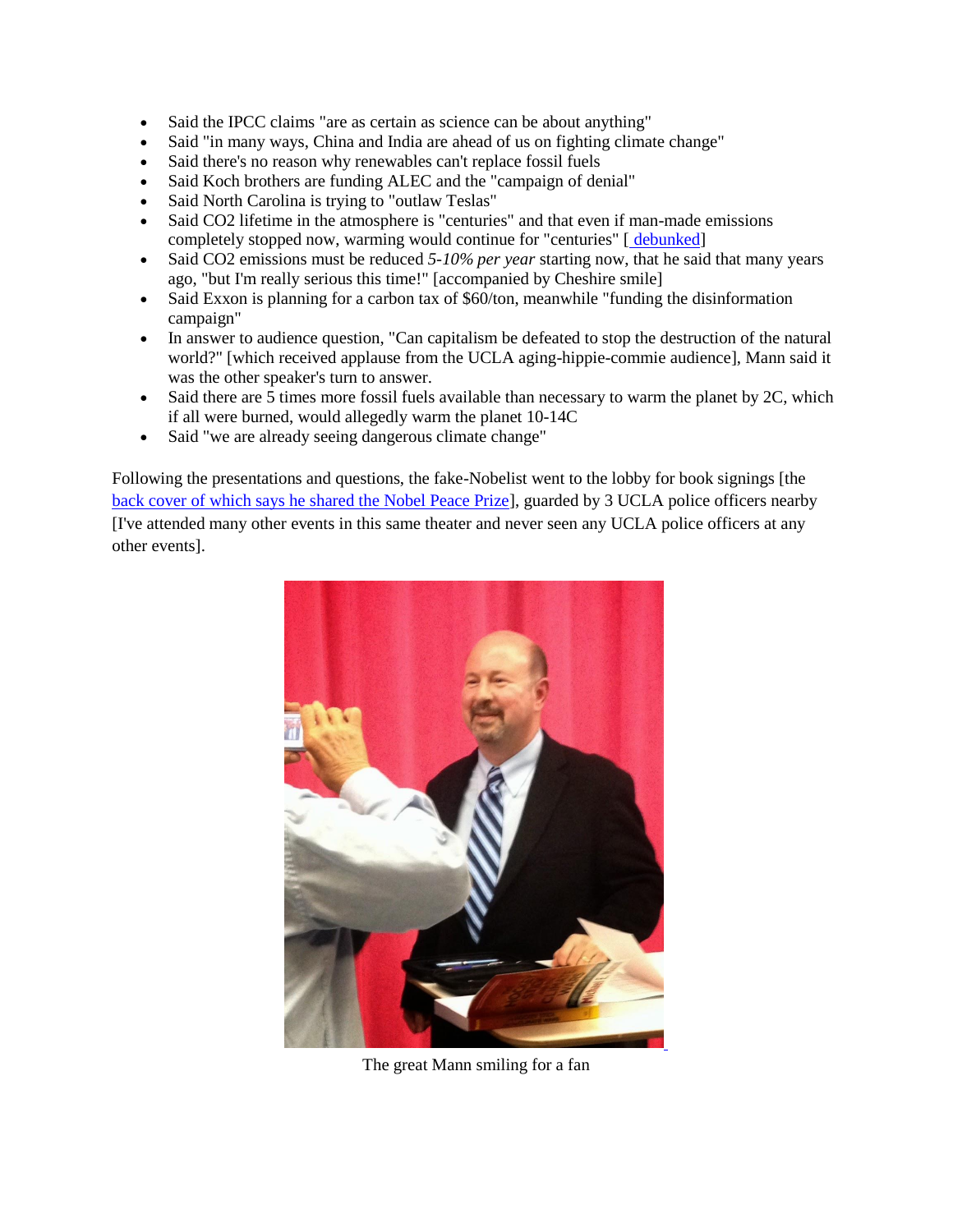

Perhaps 20-25 attendees bought Mann's book for signing .

I asked if I could stand in the line to ask Dr. Mann a question without having to buy his book first, and was told no.

On the way to the theater parking lot, I noticed the bicycle rack was empty, and the anti-capitalism and anti-fossil fuel attendees driving off in their fossil-fueled vehicles.

Related:

[Michael Mann loses the Nobel Prize –](http://wattsupwiththat.com/2014/10/14/michael-mann-loses-the-nobel-prize-again/) again [Exclusive Report from UCLA: Michael Mann stunned when asked about Nobel prize fakery](http://junkscience.com/20114/10/24/exclusive-report-from-ucla-michael-mann-stunned-when-asked-about-nobel-prize-fakery/)

[http://junkscience.com/2014/10/24/exclusive-report-from-ucla-michael-mann-stunned-when-asked-about](http://junkscience.com/2014/10/24/exclusive-report-from-ucla-michael-mann-stunned-when-asked-about-nobel-prize-fakery/)[nobel-prize-fakery/](http://junkscience.com/2014/10/24/exclusive-report-from-ucla-michael-mann-stunned-when-asked-about-nobel-prize-fakery/) .

**Report on Octber 23, 2014 UCLA Hammer Museum Event "Tackling Climate Change Nationally and Globally" By Michael Greer (@thetalentscout) October 24, 2014**

Last night I went to the Hammer Museum to hear Michael Mann of Penn State and Brenda Ekwurzel of the Union of Concerned Scientists speak about global warming.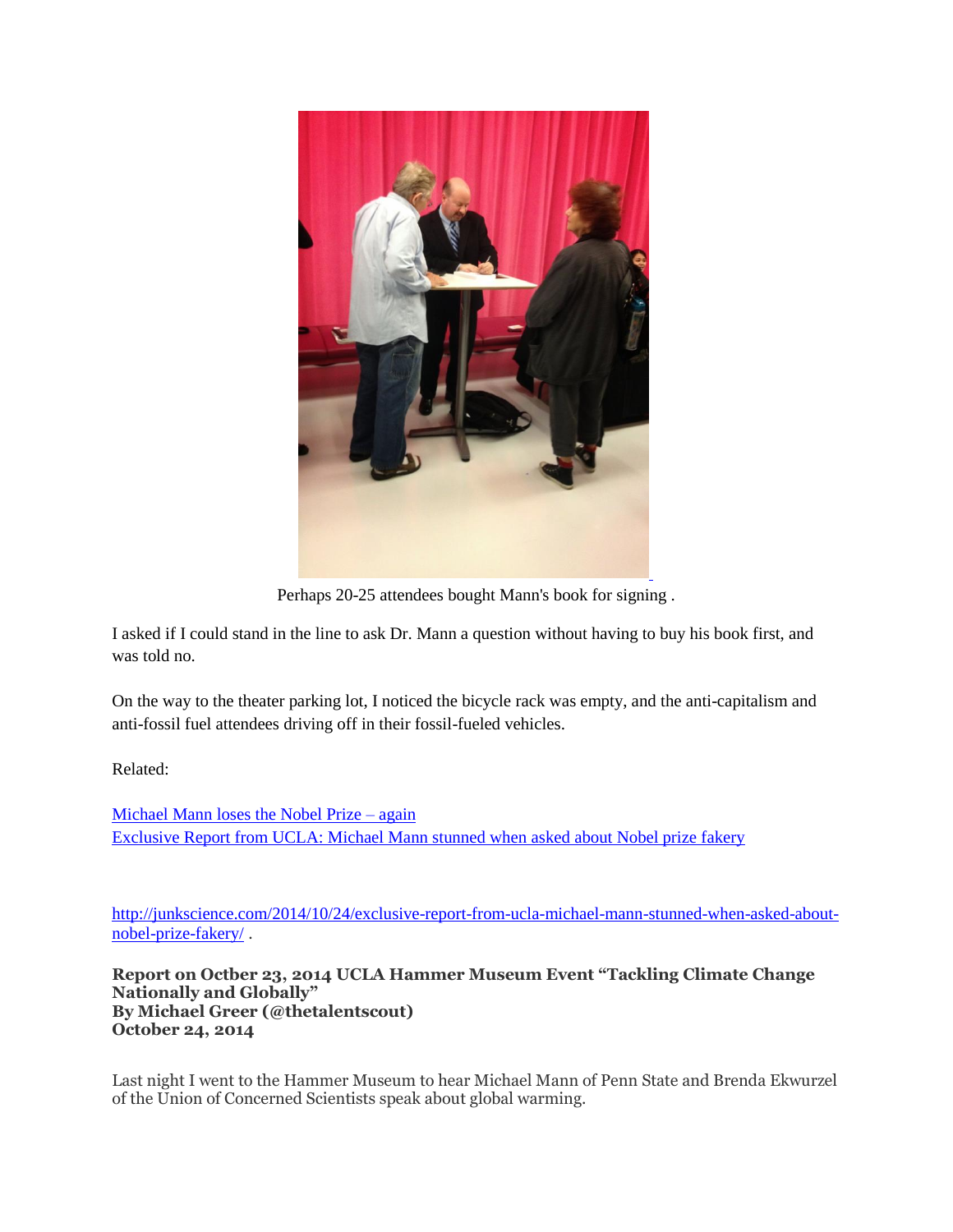I arrived early and was given a seat in the front row. Some ushers came around and passed out index cards to write questions for Q&A. I was disappointed as I intended to ask Mr. Mann why he fraudulently claimed he was awarded the Nobel Peace Prize. We were also told there were no pictures of videos allowed to be taken.

The theater filled, interestingly, with an abundance of what I'd call hippies — a lot of Birkenstocks, beards, long hair, leather vests over t-shirts. A tall, wild haired man in tennis shoes, shorts and baseball t-shirt sat in the seat next to me. He greeted me warmly, holding out his hand for me to shake and said his name was Mark, and asked my name. I told him my name as he slouched down in the seat, folding his hands on his chest and stretching his feet out in front of him. He asked what brought me there. I told him I came to hear Michael Mann. He asked what my interest in him was. I told him I would probably disagree with everything he had to say. With that he sat straight up and turned his back to me to talk to the people on the other side of him. When the program started he got out a clip board to take notes. It had sign up sheets on it that said, "Citizens Climate Lobby".

The moderator, Ian Masters, gave a rather long speech saying there was no doubt that there was global warming (he didn't use "climate change") and that man was causing it with use of fossil fuels. He spoke about the insanity of the deniers. He said how Australia had been the pioneer nation that had embraced the reduction of CO2 but recently a "thuggish" PM Tony Abbott reversed their capand-trade laws. I had to put my hands on either side of my face to keep my head from exploding.

Michael Mann is a pudgy, bald man in a rumpled suit, but his vanity is revealed by the fact his shoes had two inch heals and lifts. His power point presentation began with these words, "The science is straightforward".

He said that last year atmospheric CO2 passed the 400 parts per million level (to which I wanted to shout out, "the more CO2 the greener the planet"). He said we are warming and will continue warming. He said we have warmed a little less than one degree Celsius but if we don't change course we will warm 4 or 5 degrees Celsius in the near future. He said the ocean was warming, the poles were melting and the sea levels were rising.

A picture of a polar bear appeared on the screen and he said they picked the polar bear to be the poster child of global warming to garner sympathy, and that the melting poles would eliminate their habitat. He showed a picture of flooding in Florida. He said their seasonal high tides have caused flooding in the past but the rising seas will cause it to be a permanent problem. To his credit he said hurricane Sandy was not caused by global warming, but that it was made worse by it.

Michael Mann showed graphs and charts we've all seen before. He said he was thrust into the center of this debate because of his hockey stick chart. He claimed dozens of studies have supported his theory. He showed a picture of one Republican Congressman who agreed with him.

The next slide said, "Why No Action." The first slide after, "Why No Action" was a picture of Senator James Inhofe. Mr. Mann thinks the Senator is standing in the way of green energy and the solutions to this global problem. This is the portion I thought was revealing. Mr. Mann said there has been no action because Big Oil, the Republican party (lead by Senator Inhofe) and the evil Koch brothers have poured lots of money in opposing the solutions (translation: don't vote Republican). He must have mentioned the Koch brothers five or six times during his talk.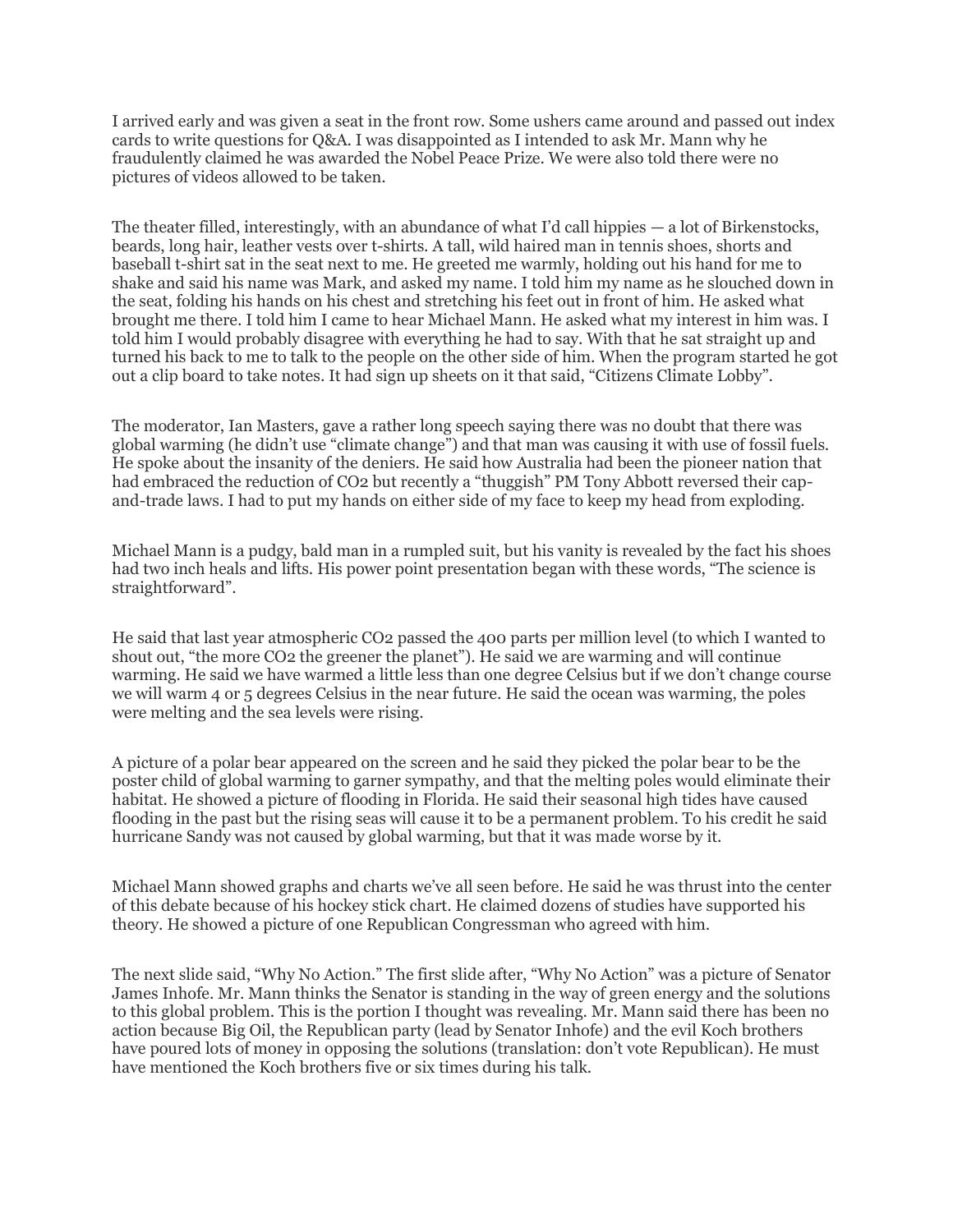Next to speak was Brenda Ekwurzel, Ph.D. with the Union of Concerned Scientists, whose stated purpose is education aimed at increasing support for strong climate legislation (again, don't vote Republican). She started by saying there has been an unprecedented increase in CO2 not seen in 800,000 years. She spoke of being at the artic in 2011 and there was open water for miles due to the melting poles. She said the ice at the poles has decreased 52%. She spoke of how forest fires are worse because the warming is causing them to dry out (she fails to mention the Federal government not allowing forests to be logged, maintained or cleaned out). She showed pictures of dead crops in the San Joaquin valley as a sign of draught being caused by global warming (again failing to mention the Federal government turning off the water to the valley).

Ian Masters then took over the Q&A portion of the program. He started by saying "scientists don't make things up". Michael Mann elaborated by saying he couldn't make things up because other scientists would challenge him. "We hold each other accountable", was his answer. But then he calls those who hold him accountable, "deniers". He said deniers say he is paid by the government to support their policies. He said yes, they get government grants but that money doesn't go into their pockets, it's for their research.

Even though I couldn't ask my question out loud, I did write it on an index card and passed it to the usher. I had put a star on the back of the card so I could tell when Mr. Masters read my card. He made a face as if he ate something sour and put my card on the table. Someone asked why we didn't just have all cars run on batteries. The reply was "limited funding". Another question was why we didn't burn CO2 as fuel. Ms. Ekwurzel said it was too expensive to capture once in the atmosphere. She said CO2 would remain in the atmosphere for centuries. Neither of the speakers mentioned the effect of cloud cover and movement or the Sun on climate.

Someone had pointed out the empirical evidence showed 18 years of no warming and asked how they explained that. Ms. Ekwurzel said some of the techniques they used to collect the data were flawed and when corrected show that wasn't true. Mr. Mann said many environmentalists think nuclear is a good alternative to fossil fuels but, although he admitted nuclear energy was not his area of expertise, he didn't think it was a viable choice.

Several people asked about a revenue neutral carbon tax. One asked, "How can Capitalism be destroyed to save the environment". About ten people applauded enthusiastically. To her credit, Ms. Ekwurzel didn't think that was necessary but some combination of free markets and regulations was the solution. But she emphasized how critical the situation was. She said we are seeing the artic sheets disappearing even faster than we believed.

Mr. Mann again slammed the Republicans. He said the House Science Committee denies global warming. He said we don't presently have a carbon tax because the evil Exxon Oil Company was funding disinformation. He said Grover Norquist even supported a carbon tax for a minute until "the brothers from Kansas" got to him.

After the program Mr. Mann signed his book in the lobby. I stood in line with his book. When I reached him I didn't hand him the book to sign. I opened it and pointed to where it states he won the Nobel Peace Prize and asked him why he made that fraudulent claim. He looked as if I had hit him. A woman standing near said I was rude. I put the book back on the table and left.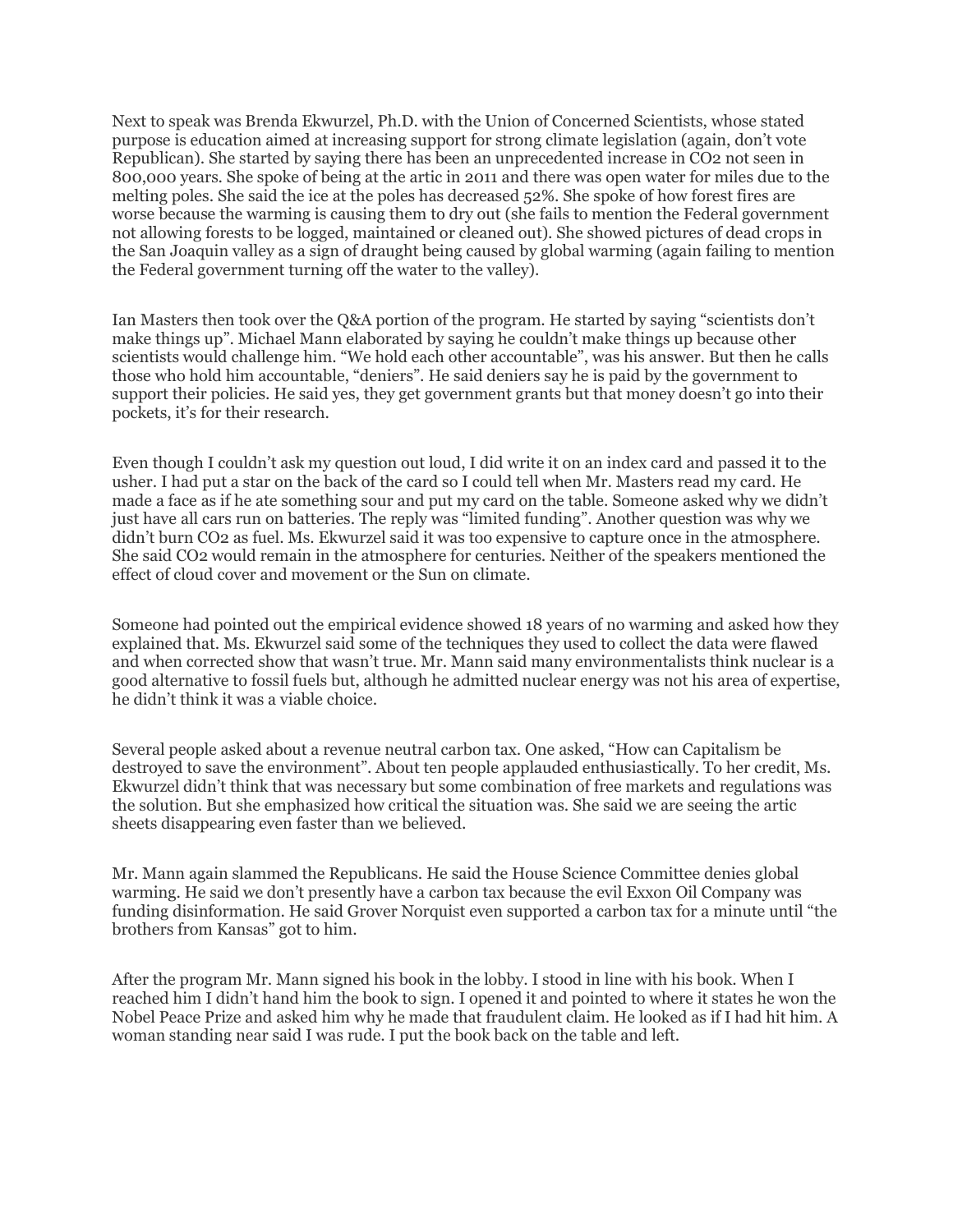I thought the most important and revealing statement made by Mr. Mann was the closing statement he made in response to what "people" could do. He said because this threat has been so politicized the citizens around the world needed to band together "under one flag" to solve the problem globally.

Date: Fri, 24 Oct 2014 14:52:34 -0700 To: "David J. Stensrud" <david.stensrud@psu.edu> From: "James E. Enstrom" <jenstrom@ucla.edu> Subject: UCLA Hammer Forum Allows No Speaker to Counter Mann

October 24, 2014

David J. Stensrud, Ph.D. Department of Meteorology Head Pennsylvania State University david.stensrud@psu.edu (814) 863-7714

Dear Dr. Stensrud,

I am writing to make you aware of the fact that Distinguished Professor Michael E. Mann just participated in the October 23 UCLA Hammer Forum, which refused requests by me, Dr. Willie Soon, and meteorologist John Coleman to allow an additional speaker to present views on climate change that differ from those of Dr. Mann. Please read all the messages below in order to understand the requests that were made. It is very sad for science that individuals from two major taxpayer-funded public universities would organize and participate in a public forum that did not allow diverse scientific points of view to be presented. Many of us are working hard to change this unacceptable situation.

Thank you very much for your consideration of this important matter. I would greatly appreciate a response.

Sincerely yours,

James E. Enstrom, Ph.D., M.P.H. UCLA & Scientific Integrity Institute [jenstrom@ucla.edu](mailto:jenstrom@ucla.edu) (310) 472-4274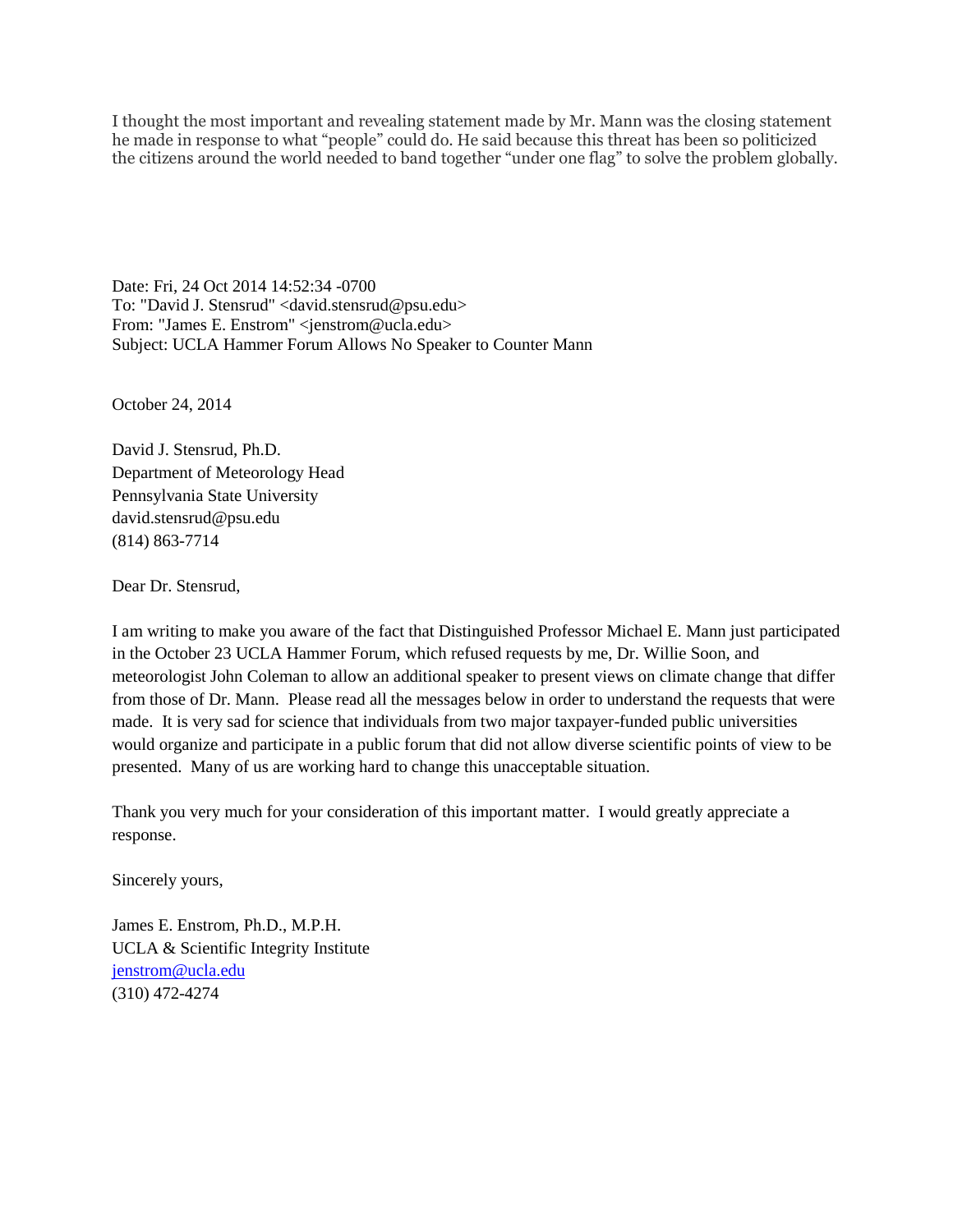Date: Sat, 18 Oct 2014 15:23:53 -0700 To: Michael E. Mann <mann@psu.edu> From: "James E. Enstrom" <jenstrom@ucla.edu> Subject: Important Issues Related to October 23 Hammer Forum

October 18, 2014

Michael E. Mann, Ph.D. Distinguished Professor of Meteorology Pennsylvania State University [mann@psu.edu](mailto:jenstrom@ucla.edu) (814) 863-4075

Dear Dr. Mann,

I am writing to make you aware of the growing controversy regarding the October 23 Hammer Forum in Westwood Village, at which you are the featured speaker. The controversy is described in the email messages below, which began with my October 14 request and ended with Claudia Bestor's October 17 refusal to allow any additional Forum speakers, specifically, Dr. Willie Soon or meteorologist John Coleman.

You do not know me, but I have had a long and distinguished scientific career at UCLA and I believe very strongly in honest science and objective presentations of scientific evidence. For your information, I obtained my Ph.D. in experimental elementary particle physics at Stanford University from Nobel Laureate Melvin Schwartz, who obtained his Ph.D. from Nobel Laureate Jack Steinberger, who obtained his Ph.D. from Nobel Laureate Erico Fermi, who was the first scientist named in an August 2, 1939 letter written by Nobel Laureate Albert Einstein. I have a long history of making scientifically accurate, but politically incorrect, discoveries. I have made another such discovery regarding the October 23 Hammer Forum and I have formulated a hypothesis that an activist political agenda underlies this Forum.

My hypothesis is that this Forum was initiated by environmental activist groups, like the Union of Concerned Scientists, in order to provide a rallying point for the countless environmental activists who live in Congressional District 33, which includes Westwood Village and UCLA. For the past 40 years this area has been represented by Congressman Henry Waxman, co-author of the Waxman-Markey Bill, aka "American Clean Energy and Security Act of 2009." One of the candidates in the hotly contested race to replace Waxman is Democratic State Senator Ted Lieu, who is supported by all of the environmental activists and by Waxman himself. Furthermore, Lieu's campaign website states "Climate change is the single greatest threat to California, our nation's future and our environment. As a member of Congress, I will champion legislation to reduce carbon pollution in the U.S." The timing of this Forum supports my hypothesis because it takes place 12 days before the November 4 General Election.

Because I have received no response from Ann Philbin, Darin Klein, or Ian Masters, and because I received a flat rejection from Claudia Bestor, I decided to examine their backgrounds. Based on Los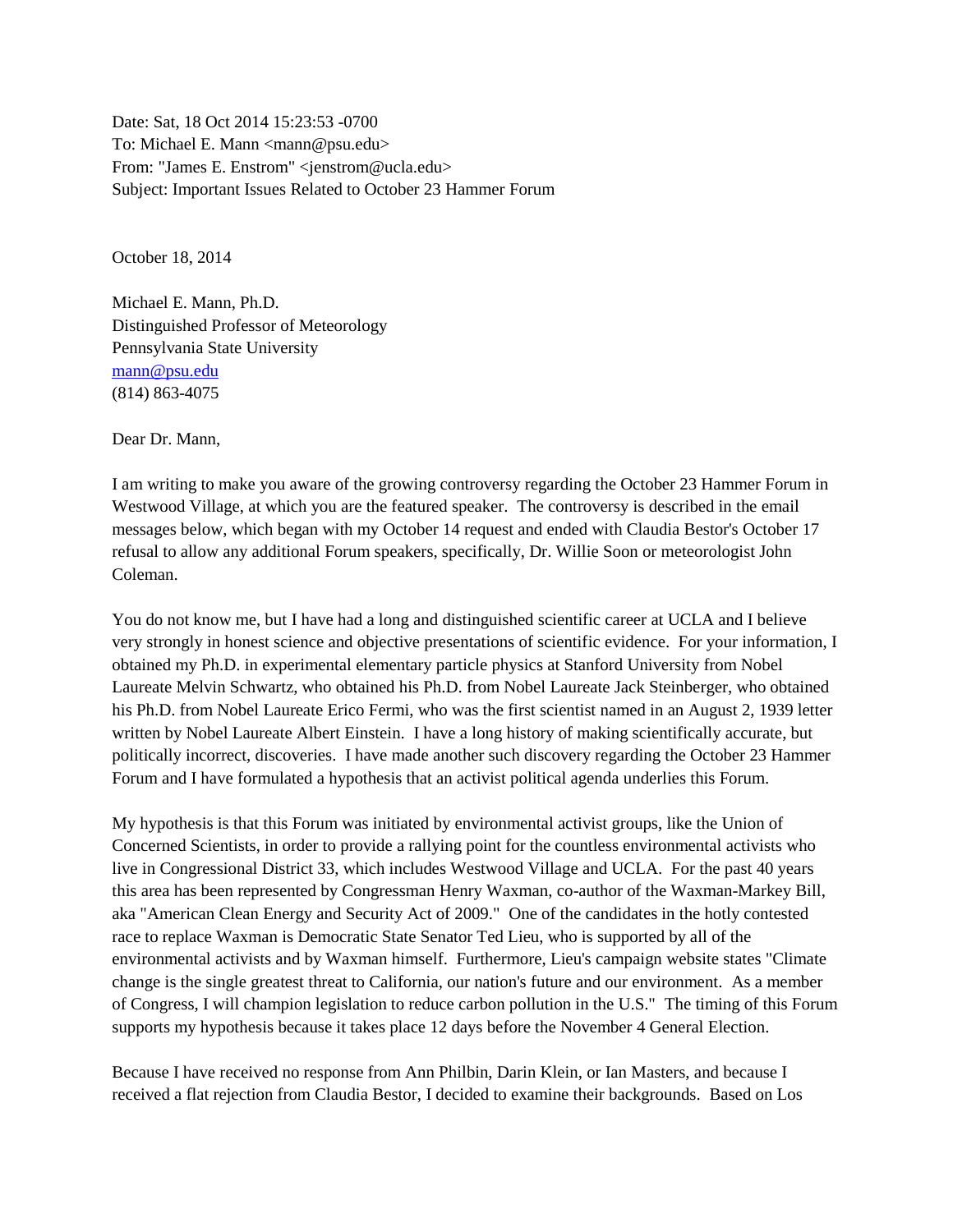Angeles County Registrar records, all three of the state employees at the Hammer Museum are registered Democrats and Australian Ian Masters is not a registered voter. Based on the State Worker Salary Database, the 2013 salary of Hammer Museum Director Ann Philbin was \$440,000, making her one of the highest paid state employees in California. Her 2013 salary was even higher than the 2013 salary of \$425,000 for UCLA Chancellor Gene D. Block. My conclusions are: 1) political factors underlie the Hammer Forum, 2) this publicly supported Forum does not reflect the scientific and political diversity of the taxpayers in California and the United States, and 3) the Forum violates Block's recent call for diversity and equity at UCLA.

I want to make sure that you are aware of all of these facts before you participate in this Forum. I request that you respond to my email message before October 23. At this point my email message has only been sent to you, Willie Soon, and John Coleman. There will be no further distribution of this email message until John Coleman speaks to or attempts to speak to Hammer Museum officials on Monday.

Thank you very much for your careful consideration of my email message and the email messages below.

Sincerely yours,

James E. Enstrom, Ph.D., M.P.H. UCLA & Scientific Integrity Institute [jenstrom@ucla.edu](mailto:jenstrom@ucla.edu) (310) 472-4274

October 20, 2014

[http://heartland.org/press-releases/2014/10/20/weather-channel-founder-challenges-ucla-offer](http://heartland.org/press-releases/2014/10/20/weather-channel-founder-challenges-ucla-offer-balanced-climate-change-deba)[balanced-climate-change-deba](http://heartland.org/press-releases/2014/10/20/weather-channel-founder-challenges-ucla-offer-balanced-climate-change-deba)

## **Weather Channel Founder Challenges UCLA to Offer Balanced Climate Change Debate on Thursday**

*Hammer Museum Event Featuring Michael Mann and Brenda Ekwurzel on Global Warming Requires an Alternative to Alarmism with No Basis in the Latest Science*

John Coleman, founder of The Weather Channel, is urging UCLA's Hammer Museum to provide balance to a presentation titled " [Tackling Climate Change Nationally and Globally"](http://hammer.ucla.edu/programs-events/2014/10/tackling-climate-change-nationally-and-globally/) on Thursday, October 23. The presentation, according to the museum's website, will "examine the issue" that "despite the overwhelming scientific consensus that global warming is a danger to the planet, little progress has been made to reduce CO2 emissions." The only presenters are controversial global warming alarmists Michael Mann and Brenda Ekwurzel.

In an open letter to UCLA and the Hammer Museum, Coleman notes [many esteemed scientists](http://climateconferences.heartland.org/) and climate experts [dispute the hypothesis](http://climatechangereconsidered.org/) that human activity is causing catastrophic global warming and that carbon dioxide emissions need to be curbed drastically to reduce the "danger to the planet."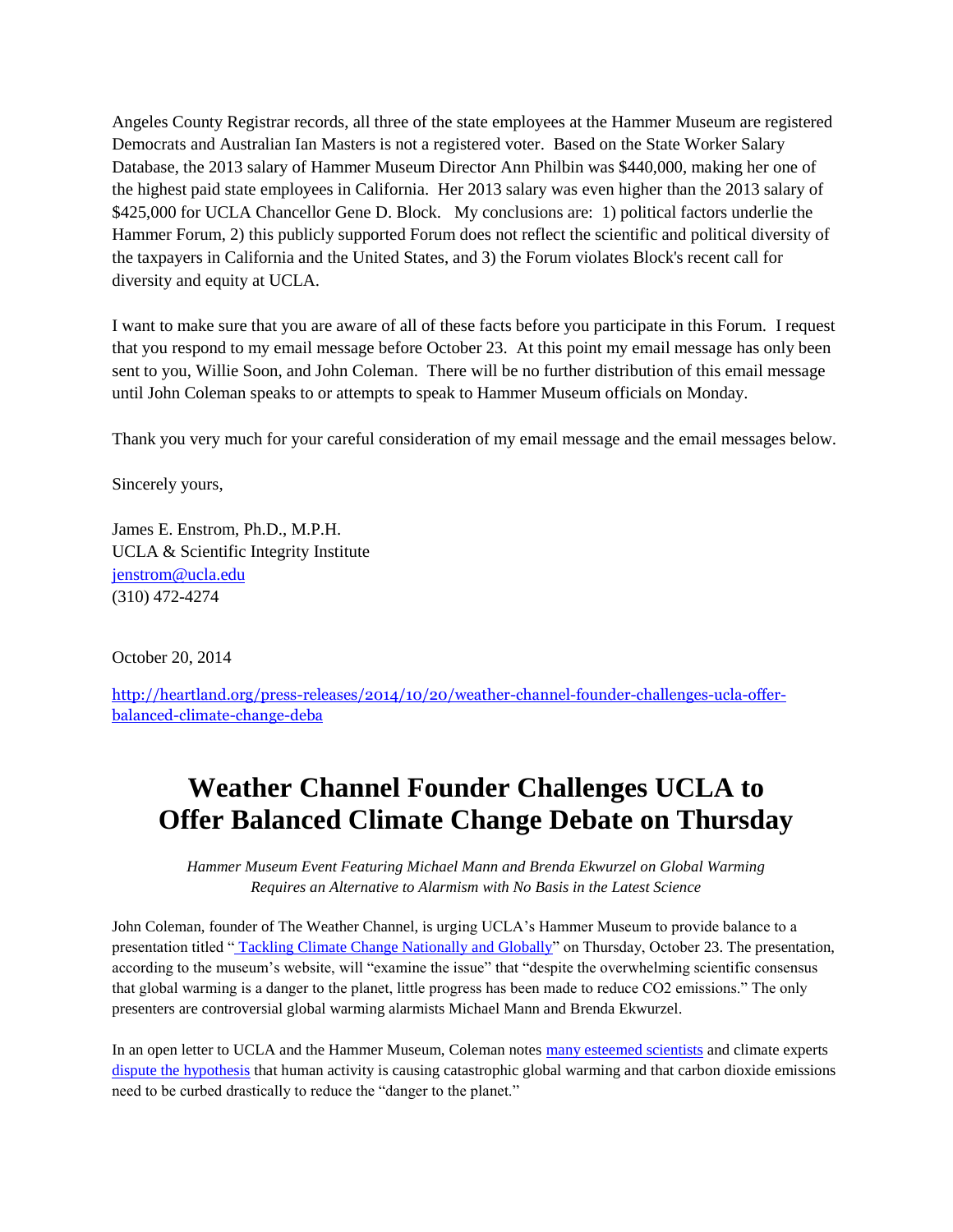Coleman's open letter below was sent to the *Los Angeles Times* as well as the television stations KCBS, KTLA, and NBC4 in Los Angeles.

Dear UCLA Hammer Forum officials,

There is no significant man-made global warming at this time, there has been none in the past and there is no reason to fear any in the future. Efforts to prove the theory that carbon dioxide is a significant "greenhouse" gas and pollutant causing significant warming or weather effects have failed. There has been no warming over 18 years. William Happer, Ph.D., Princeton University, Richard Lindzen, Ph.D., Massachusetts Institute of Technology, Willie Soon, Ph.D., Harvard Smithsonian Observatory, John Christy, Ph.D., University of Alabama and 9,000 other Ph.D. scientists all agree with my opening two sentences. Yet at your October 23 Hammer Forum on Climate Change you have scheduled as your only speakers two people who continue to present the failed science as though it is the final and complete story on global warming/climate change. This is [a] major mistake.

I urge you to re-examine your plan. It is important to have those who attend know that there is no climate crisis. The ocean is not rising significantly. The polar ice is increasing, not melting away. Polar Bears are increasing in number. Heat waves have actually diminished, not increased. There is not an uptick in the number or strength of storms (in fact storms are diminishing). I have studied this topic seriously for years. It has become a political and environment agenda item, but the science is not valid.

I am the founder of The Weather Channel and a winner of the American Meteorological Society honor as Broadcast Meteorologist of the Year. I am not a wacko flat-Earther. Nor am I a "paid shill" (as has been claimed) of the Koch Brothers. I am a serious professional. I am strongly urging you to reconsider your plan.

I will be pleased to discuss this matter with you and answer questions. I will be happy to provide links to all of the points I have made in this email. As a quick scientific reference you may wish to look at the website of the [Nongovernmental \[International\] Panel on Climate Change.](http://climatechangereconsidered.org/)

My best regards,

John Coleman

To interview Mr. Coleman a policy advisor at The Heartland Institute please contact Heartland Instiitute Director of Communications Jim Lakely by phone or text at 312-731-9364 or via email at *jlakely@heartland.org*.

The [Heartland Institute](http://www.heartland.org/) is a 30-year-old national nonprofit organization headquartered in Chicago, Illinois. Its mission is to discover, develop, and promote free-market solutions to social and economic problems. For more information, visit our [Web site](http://www.heartland.org/) or call 312/377-4000.

[http://www.dailymail.co.uk/sciencetech/article-2804727/There-NO-climate-crisis-Man-global-warming](http://www.dailymail.co.uk/sciencetech/article-2804727/There-NO-climate-crisis-Man-global-warming-lie-not-backed-science-claims-leading-meteorologist.html)[lie-not-backed-science-claims-leading-meteorologist.html](http://www.dailymail.co.uk/sciencetech/article-2804727/There-NO-climate-crisis-Man-global-warming-lie-not-backed-science-claims-leading-meteorologist.html)

<http://www.washingtontimes.com/news/2014/oct/23/weather-channel-co-founder-there-is-no-climate-cri/>

[http://www.theglobaldispatch.com/john-coleman-shocks-global-warming-supporters-science-not-valid-](http://www.theglobaldispatch.com/john-coleman-shocks-global-warming-supporters-science-not-valid-48622/)[48622/](http://www.theglobaldispatch.com/john-coleman-shocks-global-warming-supporters-science-not-valid-48622/)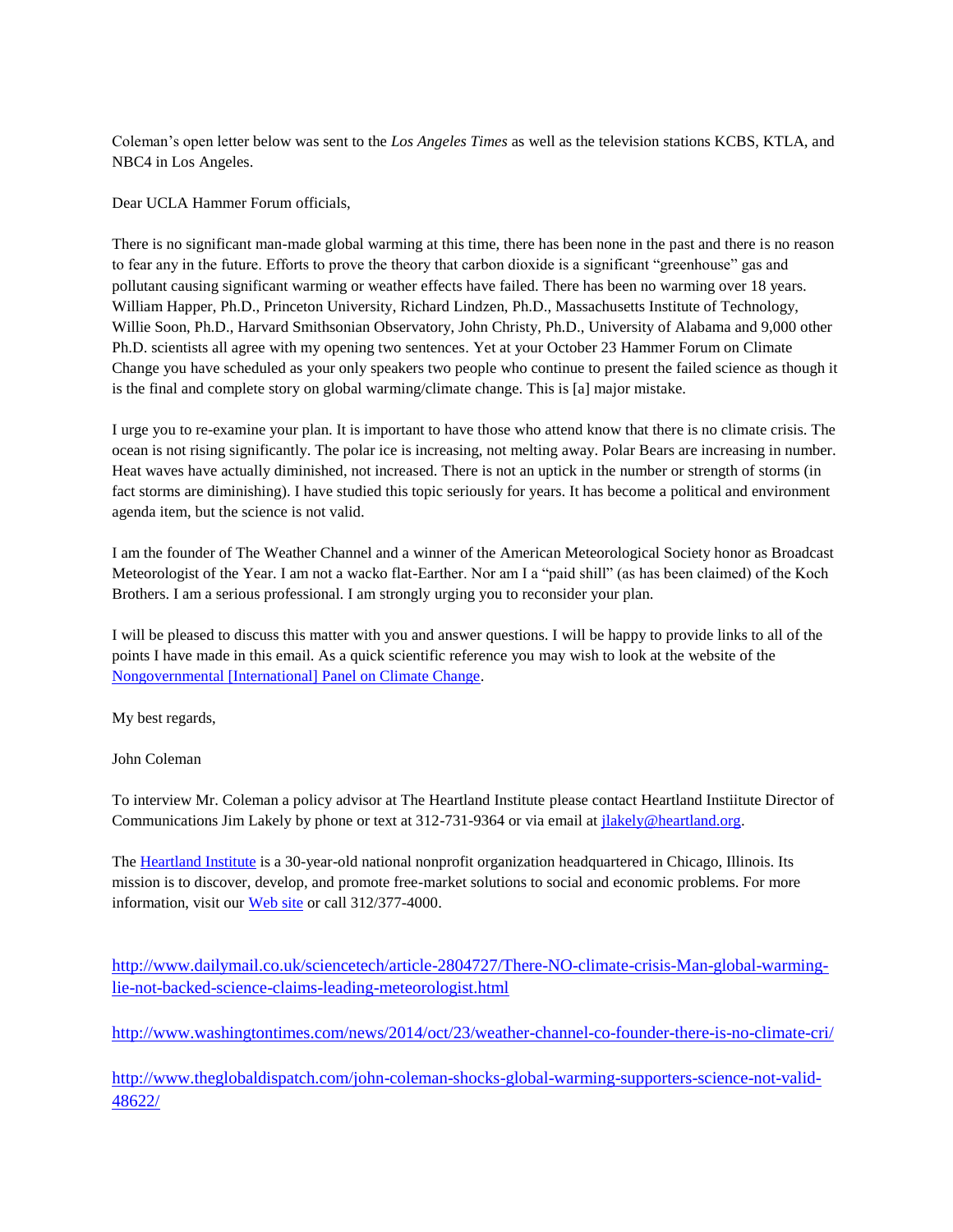From: Claudia Bestor <cbestor@hammer.ucla.edu>

To: "romeosoon@gmail.com" <romeosoon@gmail.com>,

"jenstrom@ucla.edu" <jenstrom@ucla.edu>

CC: Darin Klein <dklein@hammer.ucla.edu>, Ann Philbin <ann@annphilbin.net>,

Background Briefing Production <ianmastersnet@gmail.com>

Date: Fri, 17 Oct 2014 10:23:48 -0700

Subject: Re: a follow-up to Dr. Jim Enstrom's request for either Willie Soon (me) or John Coleman to be added as speaker in the upcoming Oct 23 event at Hammer Forum

Dear Dr. Soon and Dr. Enstrom,

Thank you for your input and your offer to participate in our Hammer Forum on October 23rd. However our program and topic are set and our speakers have already been finalized and we are not going to add any additional speakers.

Thank you for you interest. Sincerely, Ms. Bestor

Ms. Claudia Bestor Director of Public Programs HAMMER MUSEUM 10899 Wilshire Blvd. Los Angeles, CA 90024 [www.hammer.ucla.edu](http://www.hammer.ucla.edu/)

**From:** Willie Soon [\[mailto:romeosoon@gmail.com\]](mailto:romeosoon@gmail.com) **Sent:** Friday, October 17, 2014 8:36 AM **To:** Darin Klein; Office Of Ann Philbin; Ann Philbin **Cc:** James E. Enstrom; MrWXGUY **Subject:** a follow-up to Dr. Jim Enstrom's request for either Willie Soon (me) or John Coleman to be added as speaker in the upcoming Oct 23 event at Hammer Forum

Dear Ian Masters, Darin Klein and Ann Philbin,

I am writing to offer my personal assistance to your most interesting public forum at Hammer museum featuring Dr. Mike E Mann and Dr. Brenda Ekwurzel.

To add flavor for your program, I can confess to be a Trojan with all my academic training and degrees from USC. More details of my scientific and professional standings that are relevant to Hammer Forum can be seen in:<http://climatechangeawards.org/willie-soon/>

I am sure that Dr. Mann and Ekwurzel will be happy to finally have someone speaks in opposition to their so-called "consensus"-based anti-science paradigm.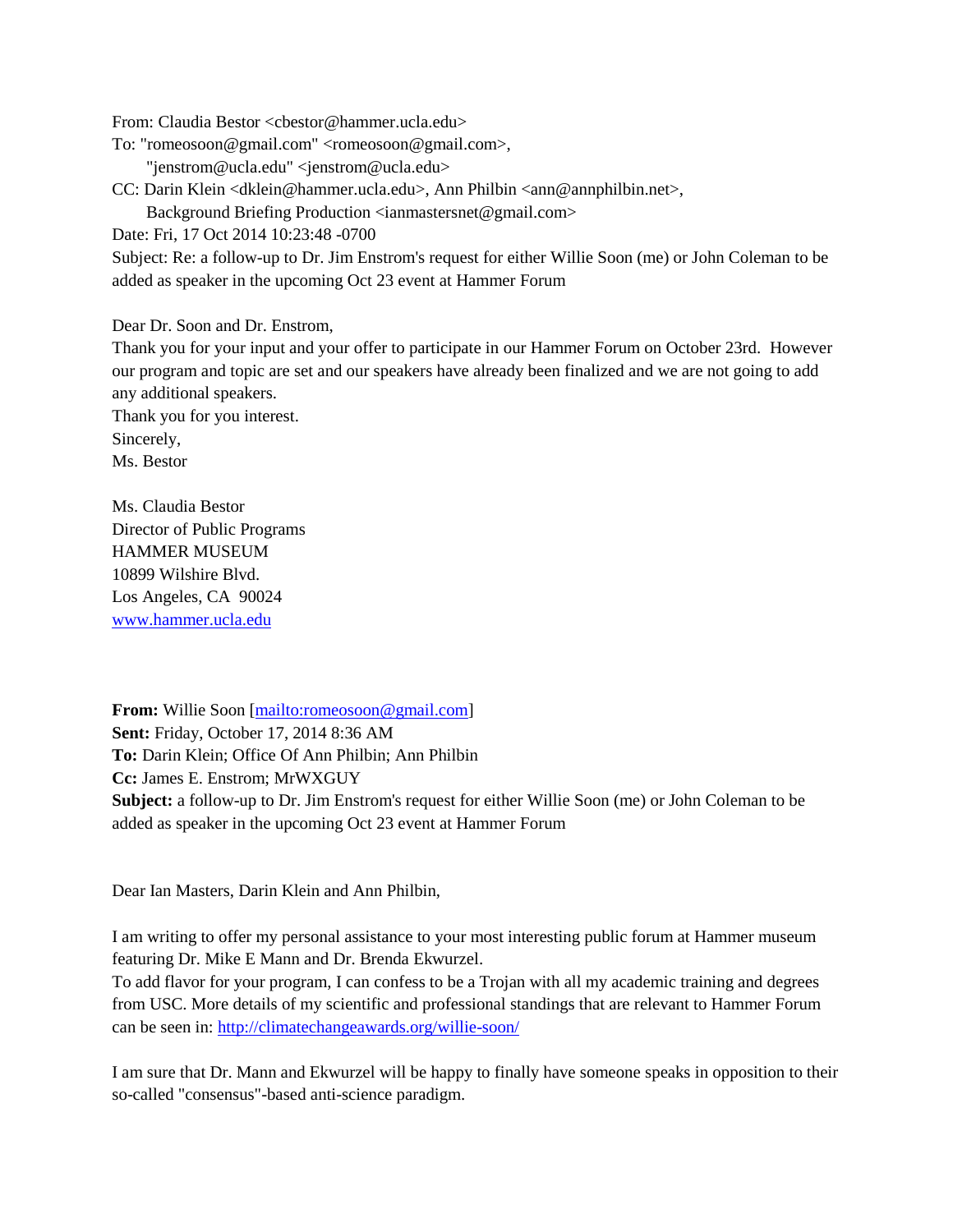I will be happy if you can reply to all of us about this request in adding me or John Coleman, founder of the Weather Channel to your program. I understand that my unusual request may be not welcomed but your silence on this matter will reflect poorly on your public forum.

Thank you.

Cordially,

Willie Soon Cambridge, MA, USA

------------------------------------------------

<http://ianmasters.com/content/contact-us>

October 15, 2014 11:40 PM PT

Dear Mr. Masters,

I have not received a response from Darin Klein or Ann Philbin to my October 14, 2014 email message below regarding my request to add a third speaker to the October 23, 2014 Hammer Forum that you are moderating. This is a very important request on a very important scientific matter and I now request a response from you. Weather Channel Founder John Coleman and I are both interested in discussing this request with you, particularly since this Hammer Forum is affiliated with UCLA.

Since time for any change is short, please call or email me as soon as possible.

Thank you very much for your attention to this important request.

Sincerely yours,

James E. Enstrom, Ph.D., M.P.H. [jenstrom@ucla.edu](mailto:jenstrom@ucla.edu) (310) 472-4274

**From:** James E. Enstrom [\[mailto:jenstrom@ucla.edu\]](mailto:jenstrom@ucla.edu) **Sent:** Tuesday, October 14, 2014 2:58 PM **To:** Darin Klein **Cc:** Willie Soon; Steve Milloy; John Coleman; Office Of Ann Philbin; Ann Philbin **Subject:** Request for Third Speaker at October 23 Hammer Event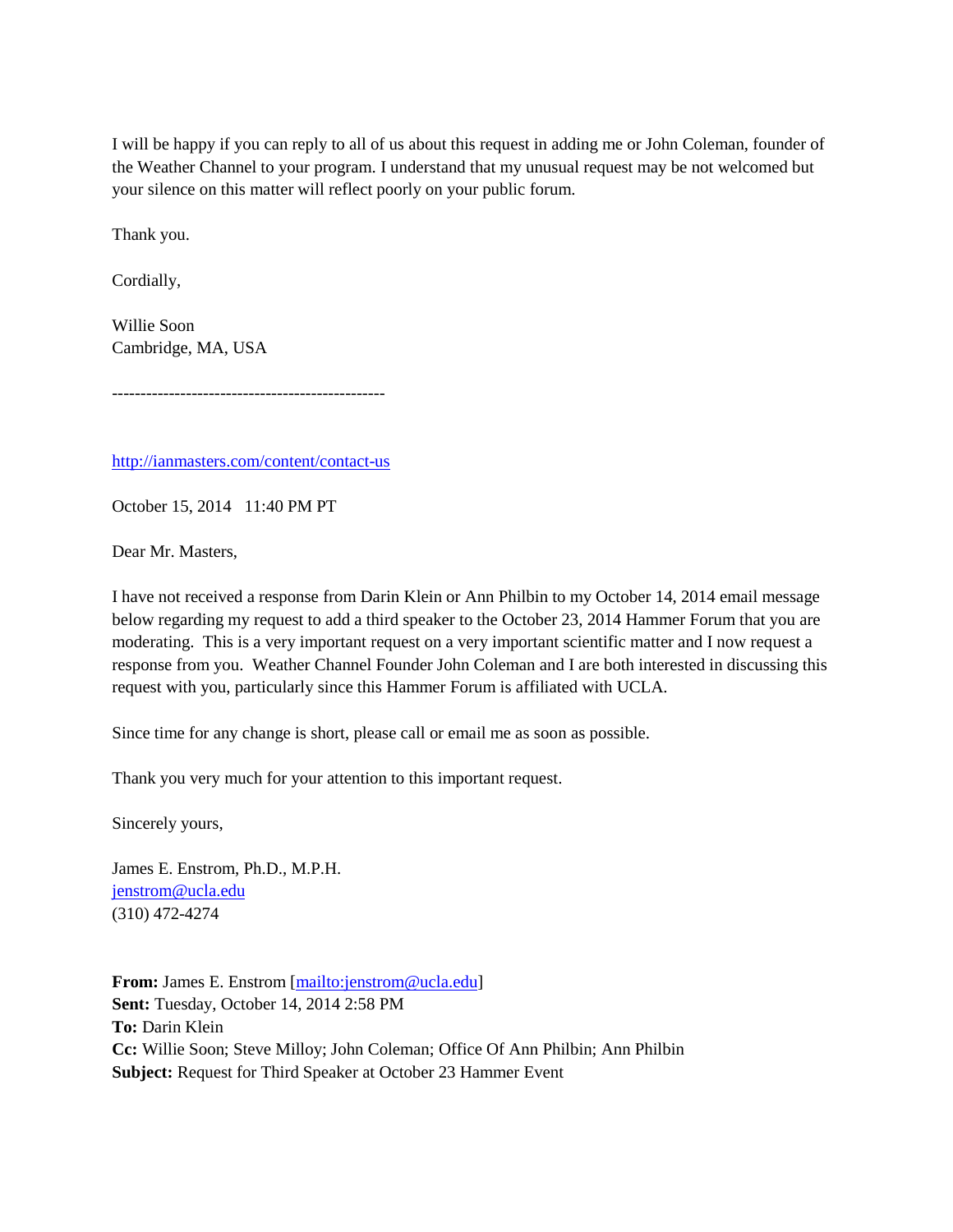October 14, 2014

Darin Klein Public Programs Associate UCLA Hammer Museum [dklein@hammer.ucla.edu](mailto:dklein%40hammer.ucla.edu)

Dear Mr. Klein,

I understand from the office of Ann Philbin that you are the person who organized the October 23, 2014 @ 7:30 PM climate change event featuring Drs. Michael Mann and Brenda Ekwurzel ( <http://hammer.ucla.edu/programs-events/2014/10/tackling-climate-change-nationally-and-globally/> ). Also, I understand that the public description of this event was corrected on Monday after Steve Milloy contacted Ann Philbin. As a very objective scientist who has spent essentially his entire career at UCLA, I strongly believe that UCLA-related events should present scientific subjects, particularly controversial subjects, in a fair and balanced manner. Thus, I request that you consider adding to the October 23 event a third speaker who holds scientific views on climate change that differ from those held by Drs. Mann and Ekwurzel. My personal recommendation for a third speaker is Dr. Willie Soon, a world-renowned astrophysicist and climate change expert. If you need a layman's explanation as to the importance of a balanced presentation on climate change, Weather Channel Founder John Coleman has agreed to speak with you and Ann Philbin over the telephone. Since time for any change is short, please respond as soon as you can.

Thank you very much for your consideration of this important request.

Sincerely yours,

James E. Enstrom, Ph.D., M.P.H. UCLA and Scientific Integrity Institute [jenstrom@ucla.edu](mailto:jenstrom@ucla.edu) (310) 472-4274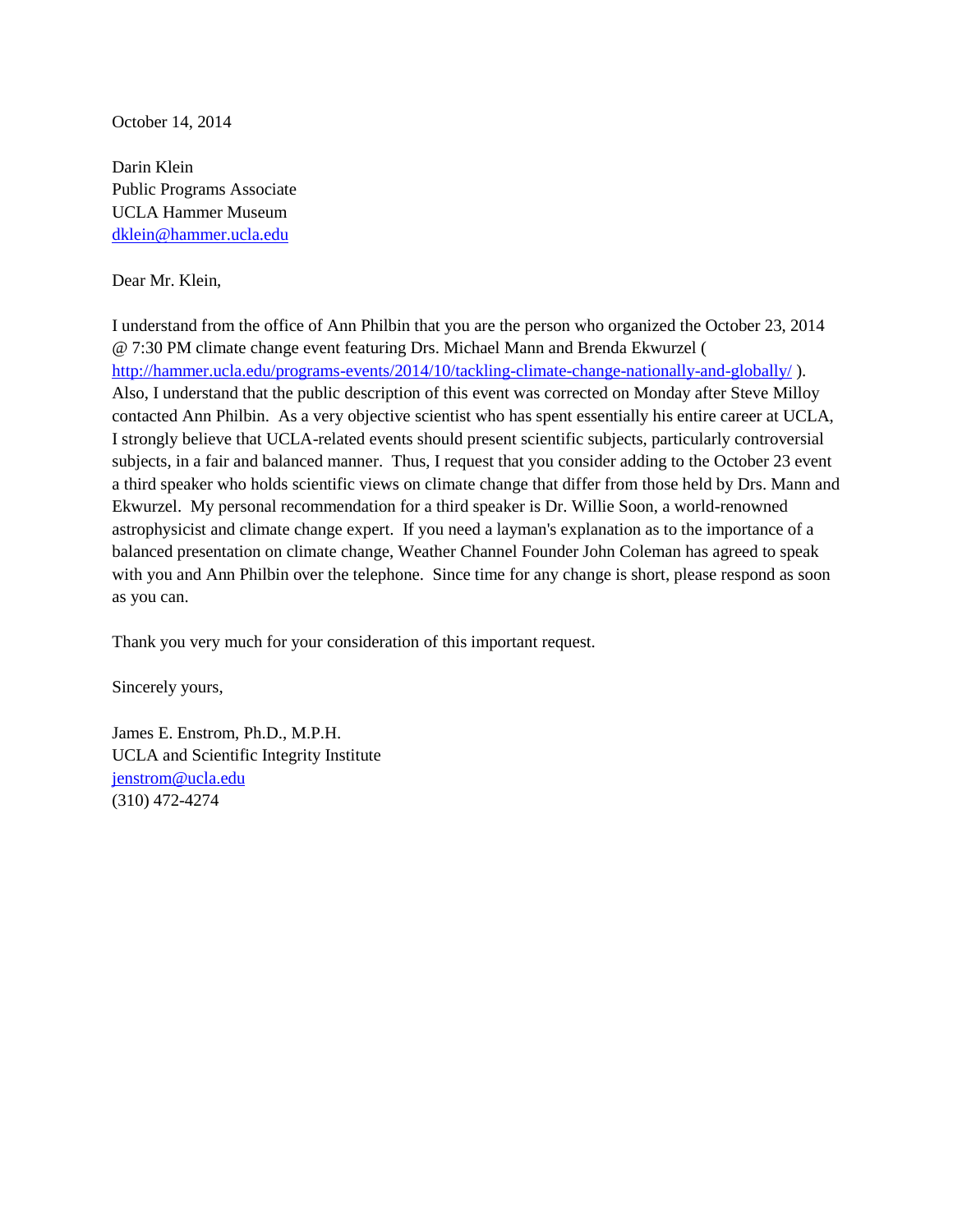<http://wattsupwiththat.com/2014/10/14/michael-mann-loses-the-nobel-prize-again/>

### **Michael Mann loses the Nobel Prize – again**

[Anthony Watts](http://wattsupwiththat.com/author/wattsupwiththat/) / [2 weeks ago October 14, 2014](http://wattsupwiththat.com/2014/10/14/michael-mann-loses-the-nobel-prize-again/)



[Y](https://wattsupwiththat.files.wordpress.com/2014/10/nobelprize1.jpg)esterday I was privileged to be cc'd in some

communications between Steve Milloy (of [junkscience.com](http://junkscience.com/)) and UCLA. The communications dealt with yet another false claim of Michael Mann being a "Nobel Prize Winner" in an announcement about an upcoming talk of his, as seen below:

Despite the overwhelming scientific consensus that global warming is a danger to the planet, little progress has been made to reduce CO<sub>2</sub> emissions. Climatologists **Brenda Ekwurzel** and Michael Mann join us to examine the issue. Ekwurzel works with the Union of Concerned Scientists leading education aimed at increasing support for strong climate legislation. Mann shared the Nobel Prize with the Intergovernmental Panel on Climate Change and is the author of The Hockey Stick and the Climate Wars: Dispatches From The Front Lines and Dire Predictions: Understanding Global Warming.

#### Milloy wrote:

*From: Steve Milloy Date: Monday, October 13, 2014 at 1:40 PM To: Nancy Subject: Request for correction of event promotion Ms. Lee,*

*This [UCLA promotion incorrectly promotes Michael E.Mann as a Nobel Prize](http://hammer.ucla.edu/programs-events/2014/10/tackling-climate-change-nationally-and-globally/)  [winner](http://hammer.ucla.edu/programs-events/2014/10/tackling-climate-change-nationally-and-globally/) (see highlighted text).*

*Mann is not a Nobel laureate and did not share the Prize.*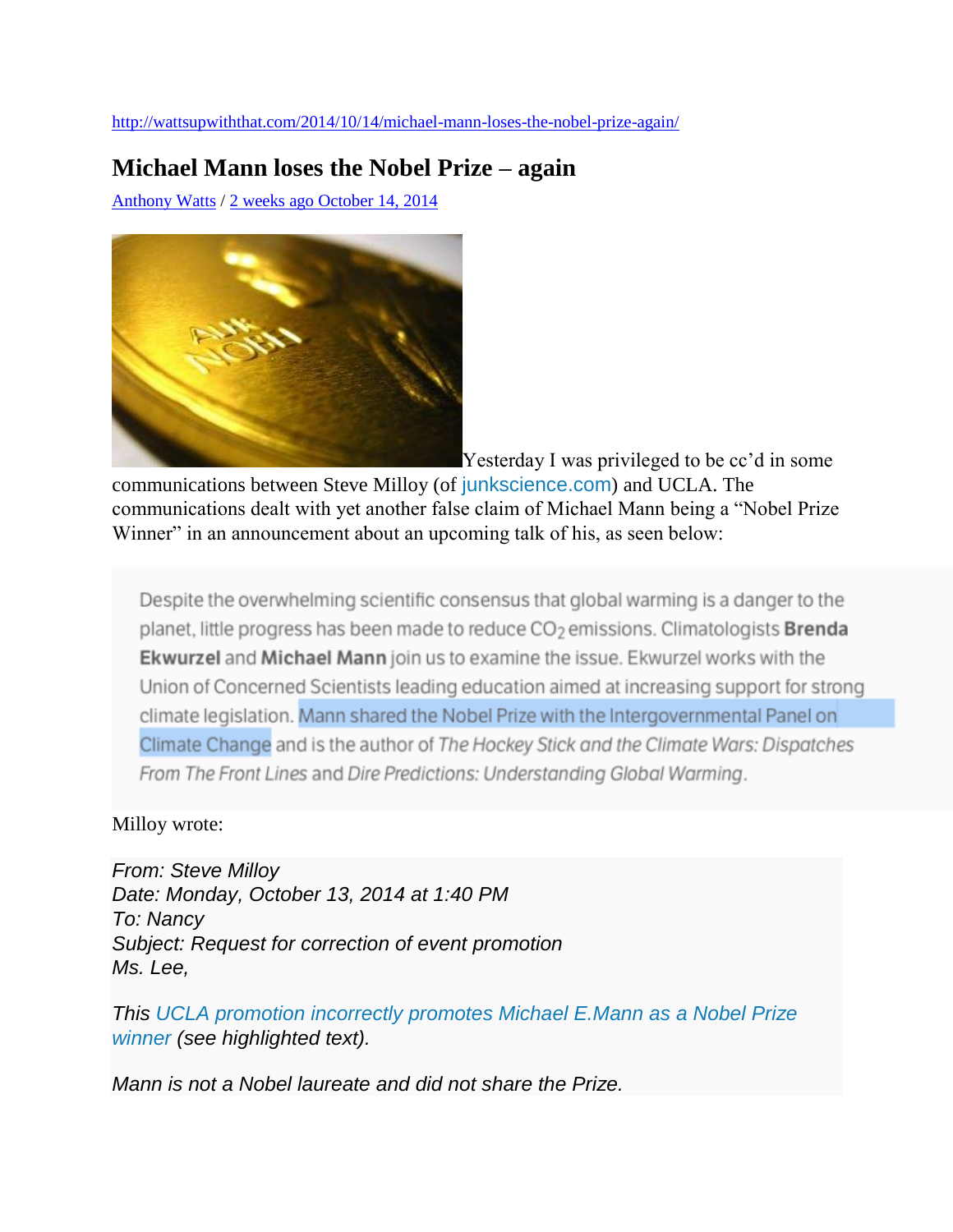*I request that you correct this error,*

*Thank you for your attention,*

*Steve Milloy Potomac, MD*

The reply from Ms. Lee said:

*From: Nancy Lee Subject: Re: Request for correction of event promotion Date: October 13, 2014 at 9:14:09 PM EDT To: Steve Milloy Thanks for pointing out this error, Steve. We have corrected the information in the program description online and on-site. –*

*Nancy Lee Manager, Public Relations HAMMER MUSEUM 10899 Wilshire Blvd. Los Angeles, CA 90024 (310) xxx-xxxx*

Good for her, and +10 to Steve Milloy.

This is how it reads today on their website.

Despite the overwhelming scientific consensus that global warming is a danger to the planet, little progress has been made to reduce CO<sub>2</sub> emissions. Climatologists **Brenda** Ekwurzel and Michael Mann join us to examine the issue. Ekwurzel works with the Union of Concerned Scientists leading education aimed at increasing support for strong climate legislation. Mann contributed to the reports of the Intergovernmental Panel on Climate Change, which was awarded the Nobel Peace Prize in 2007, and is the author of The Hockey Stick and the Climate Wars: Dispatches From The Front Lines and Dire Predictions: Understanding Global Warming.

Nobel prizes; easy come, easy go.

Mann's talk at UCLA is on [Thursday Oct 23, 2014 7:30PM](http://hammer.ucla.edu/programs-events/2014/10/tackling-climate-change-nationally-and-globally/), and I doubt that it will be any different from [the one I saw in Bristol](http://wattsupwiththat.com/2014/09/27/slides-from-the-michael-mann-lecture-at-cabot-institute-in-bristol/), replete with incomplete data and cherry picked time periods to ignore "the pause". If anyone wants to go to ask questions, here is the address: